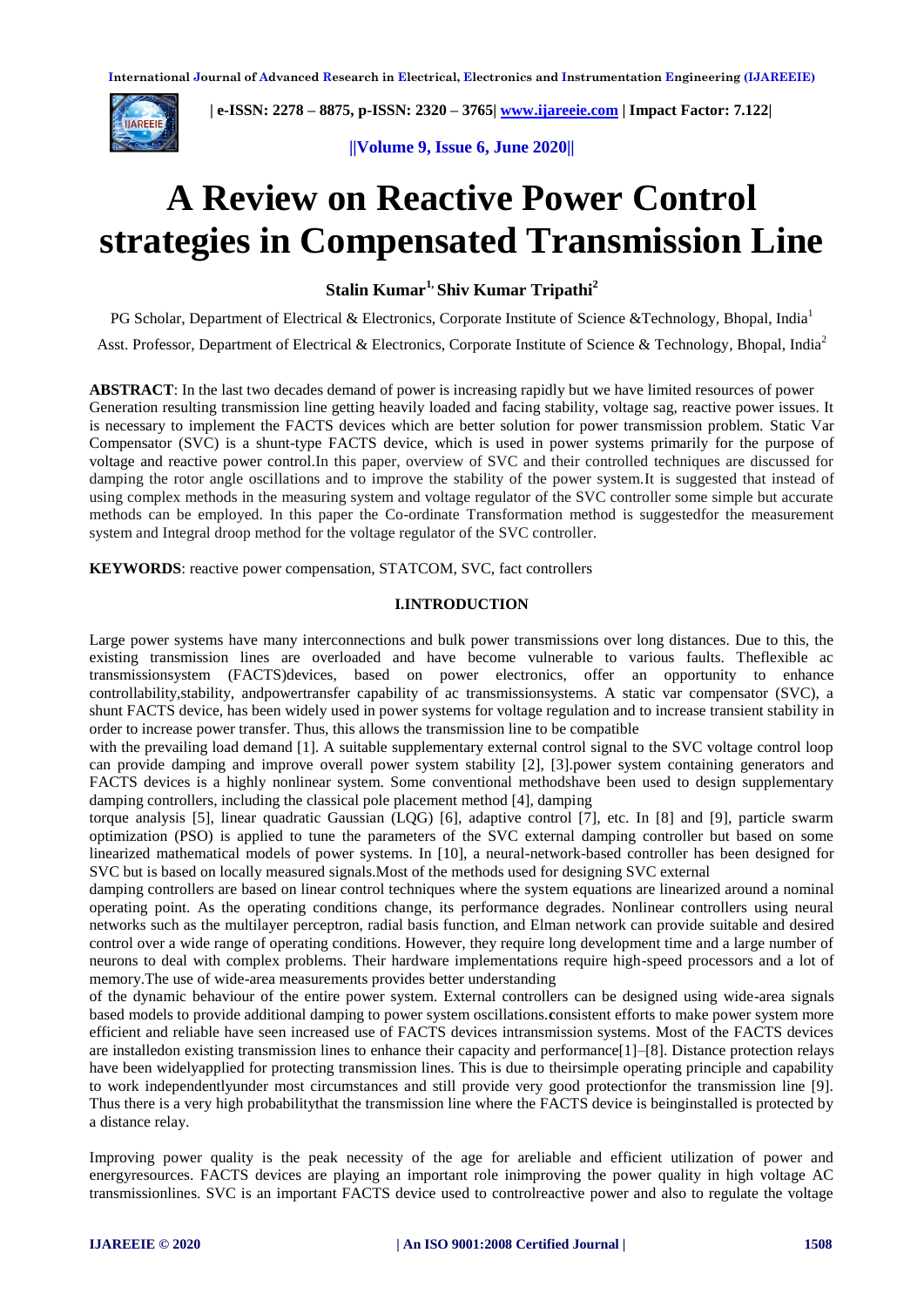

 **| e-ISSN: 2278 – 8875, p-ISSN: 2320 – 3765[| www.ijareeie.com](http://www.ijareeie.com/) | Impact Factor: 7.122|** 

# **||Volume 9, Issue 6, June 2020||**

level. So it hasa vital role in transmission and distribution system. Therearevarious methods of connecting SVC to the bus bars. GenerallySVC is connected in high voltage transmission systemthrougha stepdown transformer but also there are some techniquesfordirect connection of SVC [5]. There are various types ofSVC depending upon the components controlling the reactivepower I.e. Fixed Capacitor-Thyristor Controlled Reactor (FCTCR)and Thyristor Switched Capacitor-Thyristor ControlledReactor (TSC-TCR) [4].The amount of reactive power to be injected or extracted from the system is decided and controlled by the SVC controller. The basic operation of the SVC controller is to measure the bus voltages, compare it with a reference voltage and then decide to inject or extract the reactive power in the system to maintain the bus voltage at a specific level. This decision is made by the voltage regulator of the SVC controller. Voltage regulator sends its output in form of susceptance (proportional to the required amount of reactive power compensation)to the gate pulse generator which in turn generates the specific pulses to activate the TCR or TSC.

Static Var Compensators (SVC) are widely used in shunt compensation of transmission lines. With the acceptability ofGate Turn Offthyristors (GTO) among the utilities, Static SynchronousCompensators (STATCOM)are also becomingpopular[2]. The location of the shunt FACTS device depends on the application for which it is installed. Shunt compensation FACTSdevices are installed at theendpoints of transmission lines (buses)when used for applications, such as, improving system stability,improvingHVDClink performance etc.However, for controllingthe power flow or increasing the power transfer capability ofvery long transmission lines (tie lines connecting two majorgrids) mid-point of the lines is the best location for shunt

## **II. SVC CONTROLLER**

There are three major components of an SVCcontroller [6].

- a. Measurement system
- b. Voltage regulator
- c. Gate pulse generator

All these components are discussed in the following discussion particularly the simple techniques are suggested to design the measurement system and voltage regulator are explained with details.To describe the whole system a block diagram is shown below.



Fig. 1.Block diagram of overall system Showing the operation and techniques used in each component of SVC controller.

Fig. 1depicts the arrangement of the SVC controller system. Also it is explaining the order and technique of each component of the controller. The voltages of the system in which the SVC is connected are stepped down and then rectified via the proposed measurement technique. But this results in a pulsating DC signal which is improper to be fed to the comparator junction of the voltage regulator. So before feeding it to the voltage regulator there is a need of filtration. For that purpose a simple filter is also included in the measurement system. After the filtration a smooth DC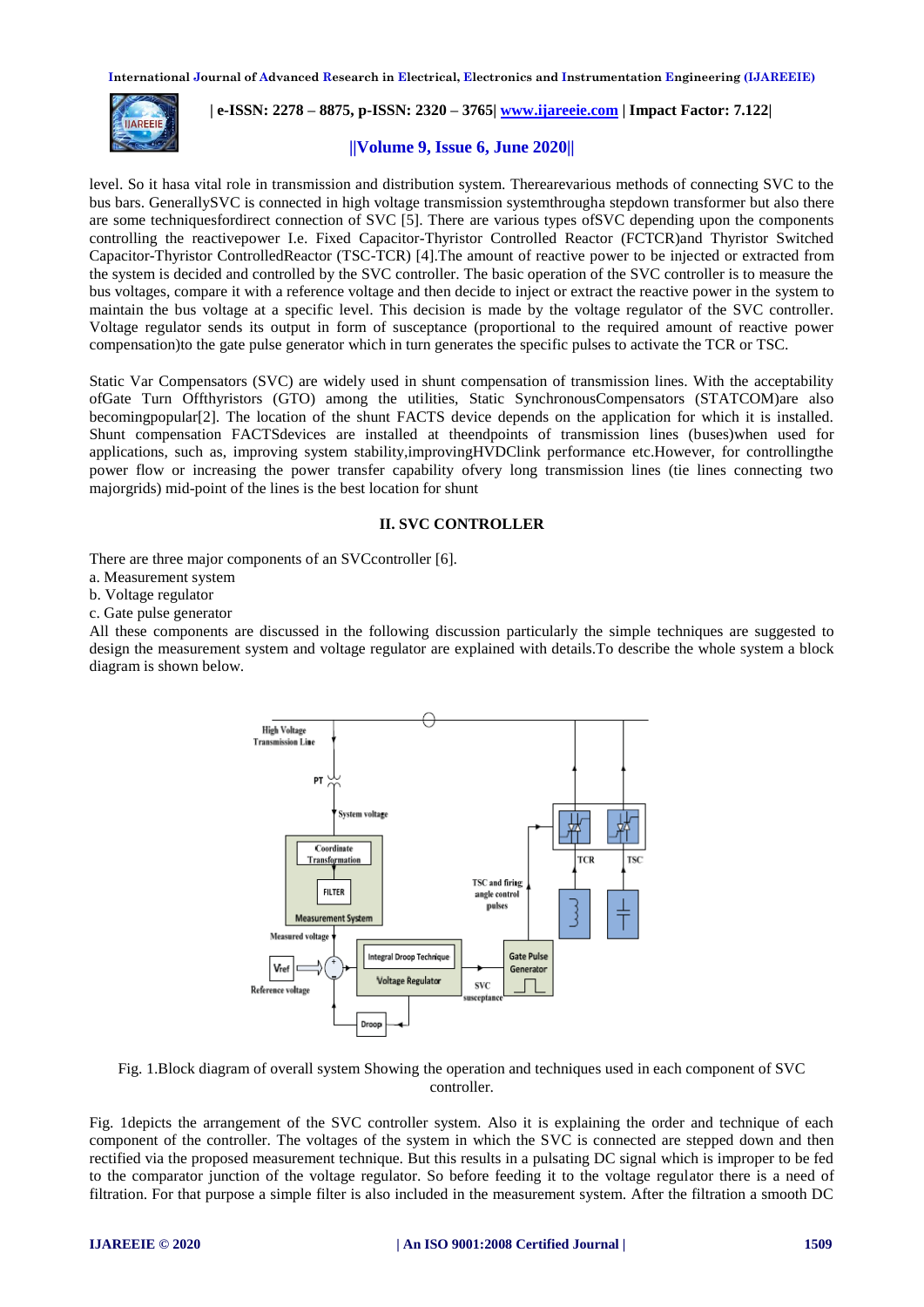

 **| e-ISSN: 2278 – 8875, p-ISSN: 2320 – 3765[| www.ijareeie.com](http://www.ijareeie.com/) | Impact Factor: 7.122|** 

## **||Volume 9, Issue 6, June 2020||**

signal is obtained and is fed to the voltage regulator through comparator. Comparator junction calculates the amount of positive or negative error then the transfer function of the voltage regulator converts this error signal to positive or negative susceptance using the integral droop method. Coordinate transformation and integral droop methods are explained in the upcoming paragraphs.

The basic purpose of the measurement system is to measure the voltages of three phase transmission system and convert it to an equivalent DC voltage signal. This DC voltage signal is then compared with a reference voltage signal and thus the error in the voltage level is calculated. For Voltage measurement we have different techniques for example AC to DC rectification, coordinate transformation, Fourier analysis technique and dq0 transformation. No matters which technique is used the purpose of measurement system is to obtain a dc signal proportional to the root mean square value of the three phase balanced voltages at fundamental frequency. Coordinate transformation is the most simple but accurate method for such type of measurement. This is just

simple algebraic calculation so very simple circuitry is required for that.This method is based on three phases to two phase scalar transformation and then from these two phases the measured voltage is obtained as shown in the following equations. Let the voltages of three phases of the system in which SVC is connected are Va, Vb and Vc respectively then

$$
\begin{bmatrix}\nV_{\alpha} \\
V_{\beta}\n\end{bmatrix} = \frac{1}{3} \begin{bmatrix}\n2 & -1 & -1 \\
0 & \sqrt{3} & -\sqrt{3}\n\end{bmatrix} \begin{bmatrix}\nV_{\alpha} \\
V_{\beta} \\
V_{C}\n\end{bmatrix}
$$
\n
$$
V_{\text{meas}} = \sqrt{V_{\alpha}^2 + V_{\beta}^2}
$$

Vmeansis the output of the voltage measurement system which is to be fed to the voltage regulator block of the SVC controller. From this method we get a pulsating DC signal and a simple filter is required to purify it and make it able to be fed to the comparator of the voltage regulator block [2]. Output obtained by the measurement system is processed by the voltage regulator to give an output signal which isproportional to the required amount of reactive powercompensation. Different variables and parameters areused involtage regulator depending upon the mode inwhich SVC is working. The principle of basic voltageregulator is that it compares the measured voltage andthe reference voltage and then error signal is transmittedtotransfer function of the voltage regulator. The output ofvoltage regulator is per unit susceptance and it isgenerated toreduce the error signal to zero in the steadystate.A currentdroop of three to five per cent is usuallyincorporates tothe steady state characteristics of the SVC controller. Thisdroop facilitates us with some good advantages like thereduction of reactive power rating for almost the same controlobjectives, prevention of SVC from reaching its reactivepower limits too frequently and also it facilitates the sharingof reactive power when multiple compensators are operatedin parallel. The final basic voltage regulator model is shown below.



Fig. 2.Showing the Voltage regulator block of the SVC controller in which integral droop method is used.

In Fig.2  $B_{min}$  and  $B_{max}$  are showing the limits of SVC susceptance  $V_{SL}$  is the susceptance droop signal obtained by multiplying the susceptance B<sub>svc</sub> and current droop  $K_{\text{SI}}$ ,  $V_{\text{m}}$  is the measured voltage signal obtained from the measurement system known as response rate which shows the timetaken by the SVC to move across its entire reactive power range I.e. from fully capacitive to the fully inductive state in response of a large 1 pu error. The value ofRr ranges from 2 to 20 ms/pu[2]. The output of voltage regulator in form of susceptance is transmitted to the gate pulse generator. The GPG thenproduces the appropriate firing pulses to regulate all thethyristor switched and thyristor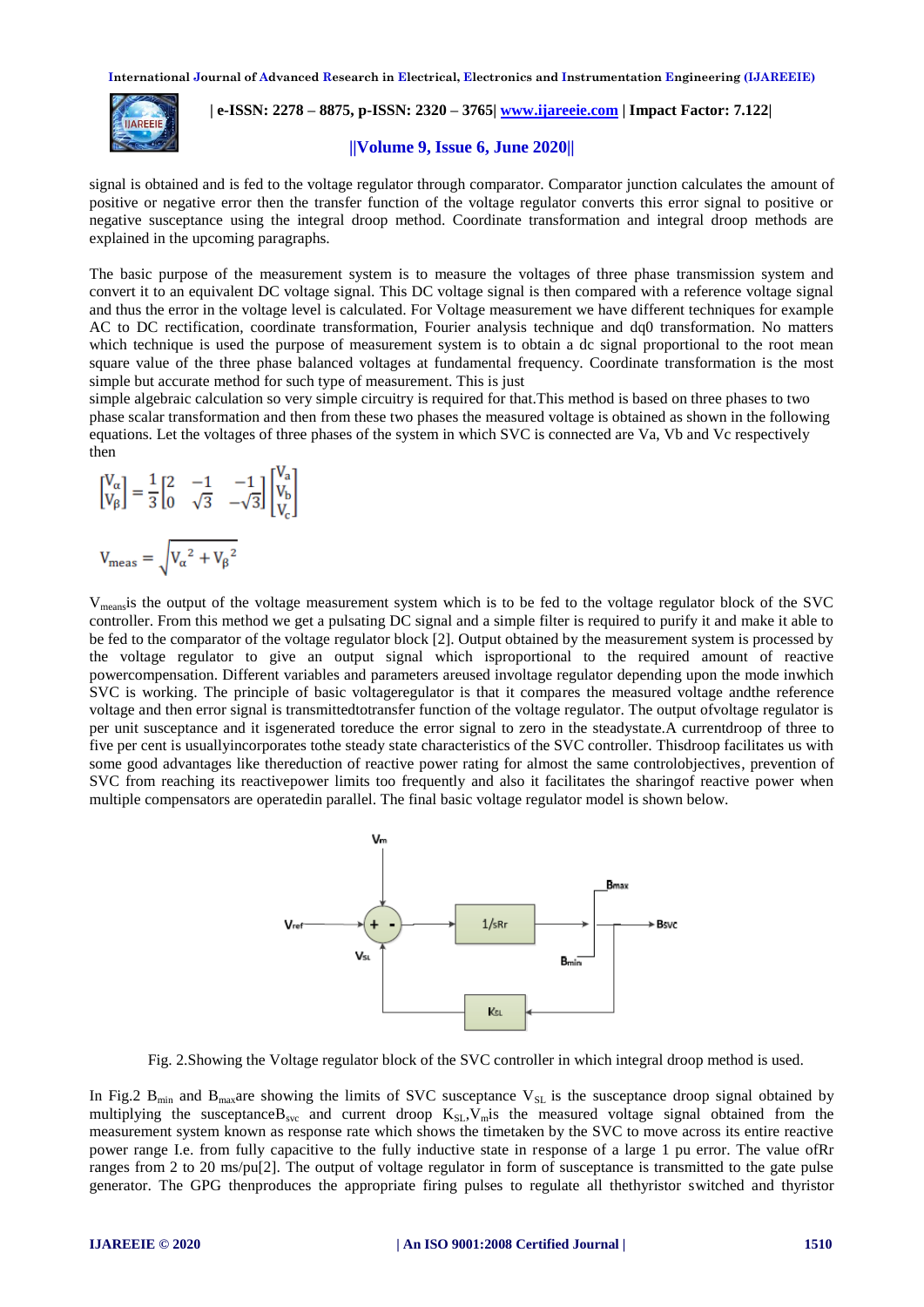

 **| e-ISSN: 2278 – 8875, p-ISSN: 2320 – 3765[| www.ijareeie.com](http://www.ijareeie.com/) | Impact Factor: 7.122|** 

# **||Volume 9, Issue 6, June 2020||**

controlled devices tomake available the required susceptance at SVC bus andthus get the required control objective. Hence GPGdetermines the number of TSC to be activated and alsocalculates the firing angle for the TCR.

# **III. FACTS DEVICES**

Now a day as power demand increases the power system is getting more complex to fulfill the requirements within the acceptable quality and costs [4]. Generating stations are located away from the load centres because of economic and environmental issues. As the demand of power increases uncertainty occur in the system operation resulting reduction in stability and risk of blackouts. This problem can be tackle by introducing high power electronics controller in ac transmission networks. So "flexible" operation in ac transmission network comes in to role where changes can be done easily without affecting the systems. FACTS (Flexible Alternating Current Transmission System) are a family of power electronics device which improves stability, power transfer capability and controllability of ac system [5]. FACTS devices are combination of components power system (like transformers, reactors, switches, and capacitors) with power electronics components (like various types of transistors and thyristors).we are capable to deal high power application (ten, hundreds and thousands of MW) with the help of high current rating of thyristors FACTS controller also improve the transient and dynamic performance of the power system. Electronic based switches use in FACTS device have less switching time than the conventional mechanical switches. FACTS devices using electronic based switches are more flexible and fast reacting causes many advantages like enhancement of transmission capacity, control of power flow, improvement of transient stability, voltage stability and control. With using of appropriate type and rating of FACT devices transmission capacity enhance up to  $40 - 50$  %.

# **IV. FACTS CONTROLLERS USED IN REACTIVE POWER COMPENSATION TECQNICH**

FACTS Controllers can be divided into four categories:[16]

- Series Controllers
- Shunt Controllers
- Combined series-series Controllers
- Combined series-shunt Controllers

## *A) SERIES CONTROLLERS:*

It may be capacitor or reactor or power electronic based variable source. These controllers inject voltages in series with the line. When voltage and current are in 90 degree phase shift controller only supply or consume variable reactive power. For any other phase real power also considered. [15]

- Static Synchronous Series Compensator (SSSC)
- Interline Power Flow Controller (IPFC)
- Thyristor Controlled Series Capacitor (TCSC)
- Thyristor Switched Series Capacitor (TSSC)
- Thyristor Controlled Series Reactor (TCSR)
- Thyristor Switched Series Reactor (TSSR)

Among these fact devices TCSC is most commonly use for reactive power compensation which is explains below.

#### **Thyristor controlled series compensator (TCSC)**

Kinney et al. proposed the concept of TCSC in 1994 in [10]. TCSC is combination of TCR in parallel with FC (fixed capacitor). SVC and TCR are shunt connected controller where as TCSC is series connected controller. That is why TCSC is always shown in single phase form rather than three phase form. it has one or more sub module. TCSC is used when increase damping is require for large interconnecting system because it provide variable capacitive reactance. To avoid sub synchronous resonance it changes apparent impedance for sub synchronous frequency. TCSC act as a fast active power flow regulator as it changes the electrical length of transmission line with approx no delay. The circuit diagram is shown in Fig.3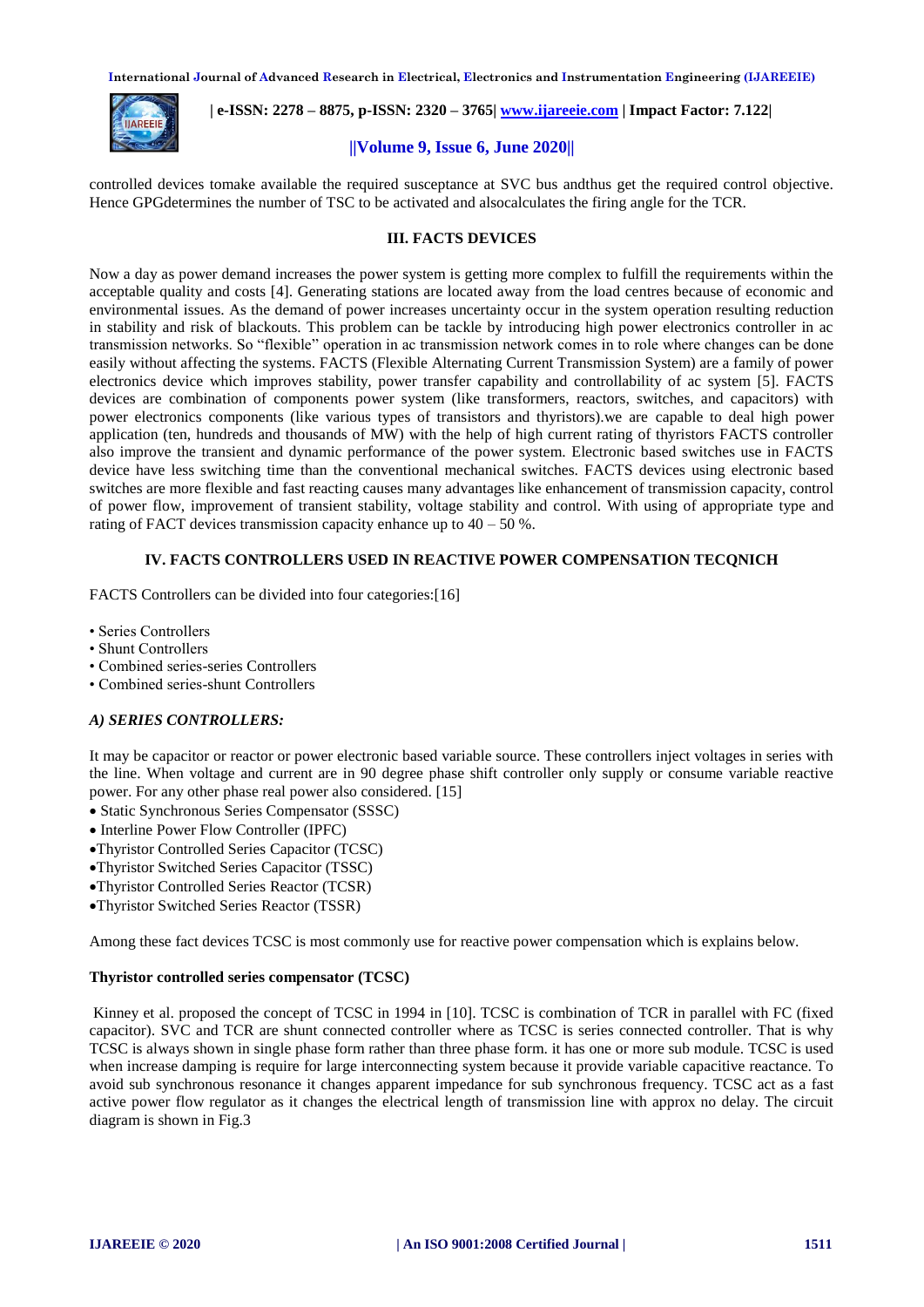

 **| e-ISSN: 2278 – 8875, p-ISSN: 2320 – 3765[| www.ijareeie.com](http://www.ijareeie.com/) | Impact Factor: 7.122|** 

**||Volume 9, Issue 6, June 2020||**



Fig.3 TCSC circuit diagram

# *B) SHUNT CONTROLLERS:*

Like series controller shunt controller also may be capacitor or reactor or power electronic based variable source or a combination of these. Shunt controller inject current in the system. When voltage and current are in 90 degree phase shift controller only supply or consume variable reactive power. for any other phase real power also considered.

- Static Synchronous Compensator (STATCOM)
- Static Synchronous Generator (SSG)
- Battery Energy Storage System (BESS)
- Superconducting Magnetic Energy Storage (SMES)
- Static Var Compensator (SVC):
- Thyristor Controlled Reactor (TCR)
- Thyristor Switched Reactor (TSR)
- Thyristor Switched Capacitor (TSC)
- Static Var Generator or Absorber (SVG)
- Thyristor Controlled Braking Resistor (TCBR)

STATCOM, SVC and TCR are more commonly use for commercial and industrial purpose. These devices are one by one explain below. [11]

# **Thyristor controlled reactor (TCR)**

In 1982, Miller et al. Proposed Thyristor controlled reactor [6]. It is shown in the figure it is a combination of two antiparallel thyristor. Both thyristor conducts for the alternate half cycle. It acts as a controllable susceptance. Inductance L is important sub device of TCR. TCR is also fundamental component of TCSC and SVC. It is also a shunt compensator. For lightly loaded transmission line it is use for limiting voltage rise. Circuit diagram is shown in Fig.4



Fig.4: circuit diagram of TCR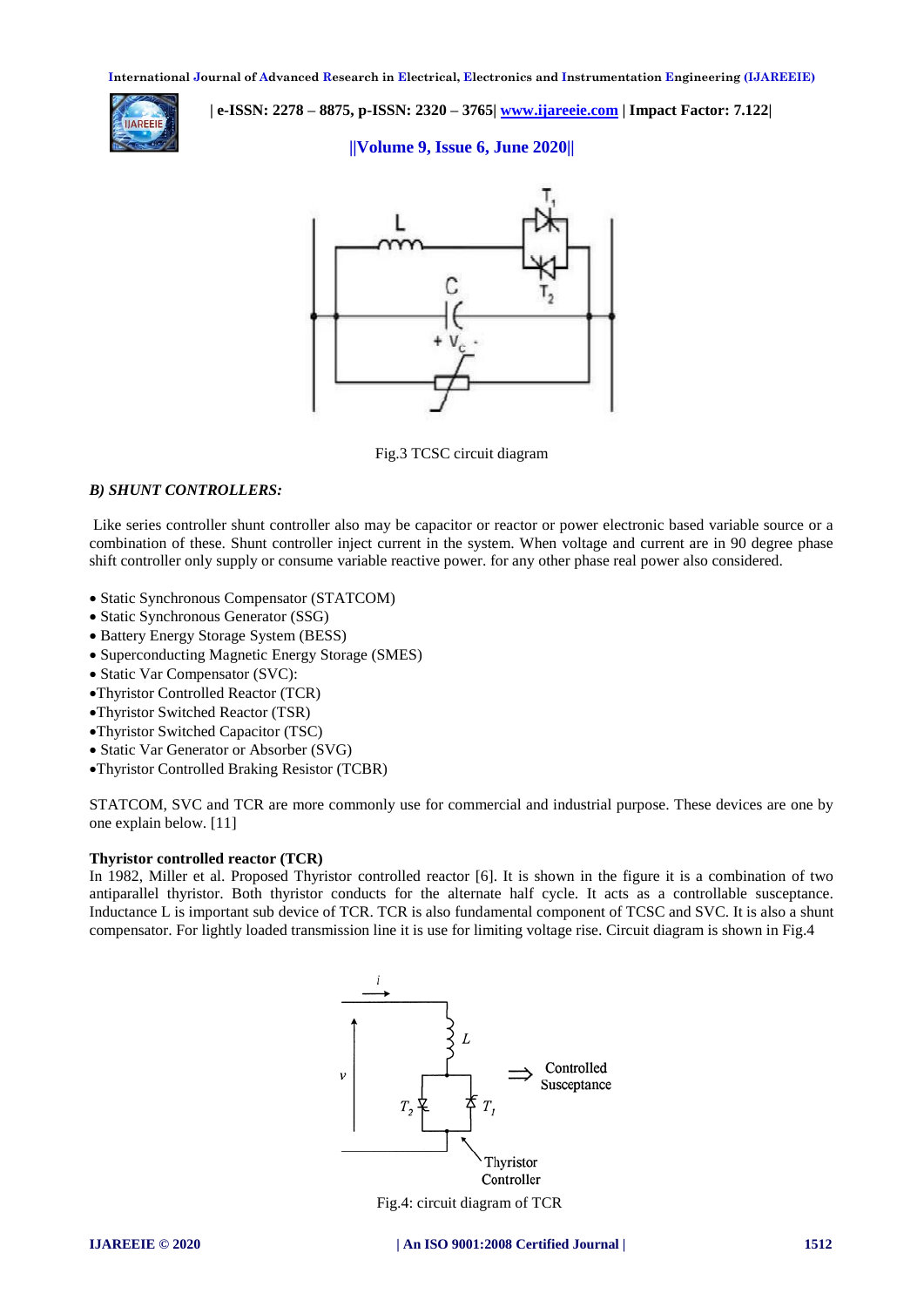

 **| e-ISSN: 2278 – 8875, p-ISSN: 2320 – 3765[| www.ijareeie.com](http://www.ijareeie.com/) | Impact Factor: 7.122|** 

**||Volume 9, Issue 6, June 2020||**

# **Static VAR Compensator (SVC)**

Static VAR compensator used for high voltage power system. There are many advantages using SVC like it improve system stability, reduce losses, maintain the line voltage variation within limits and better utilization of equipment. It consists of shunt capacitors and shunt reactors. Shunt reactor and TCRs is to prevent voltage rise under low load and no load condition. Static capacitor and TSCs (Thyristor switch capacitor) are to prevent voltage sag forpeak load. There are two combination uses in practise first one is TCR parallel with fixed capacitor (FC) and another one is TSC in parallel with TCR. If compare with TCR it is better than TCR as TCR only generate reactive power but SVC not only generate but also absorb reactive power. Fig 5 shows the structure of SVC.



Fig.5:StaticVar Compensator

#### **Static compensator (STATCOM)**

The concept of STATCOM is proposed in [9].STATCOM consist a voltage source controller andshunt connected transformer. it is a voltage sourceconverter that dc power into ac power of variablephase angle and magnitude. It supply desire reactivepower by varying the phase angle and magnitude.For industrial application unity power factor can beobtain by using it. The basic structure of STATCOMis shown in Fig.6



Fig.6: Basic Structure Of The STATCOM [13]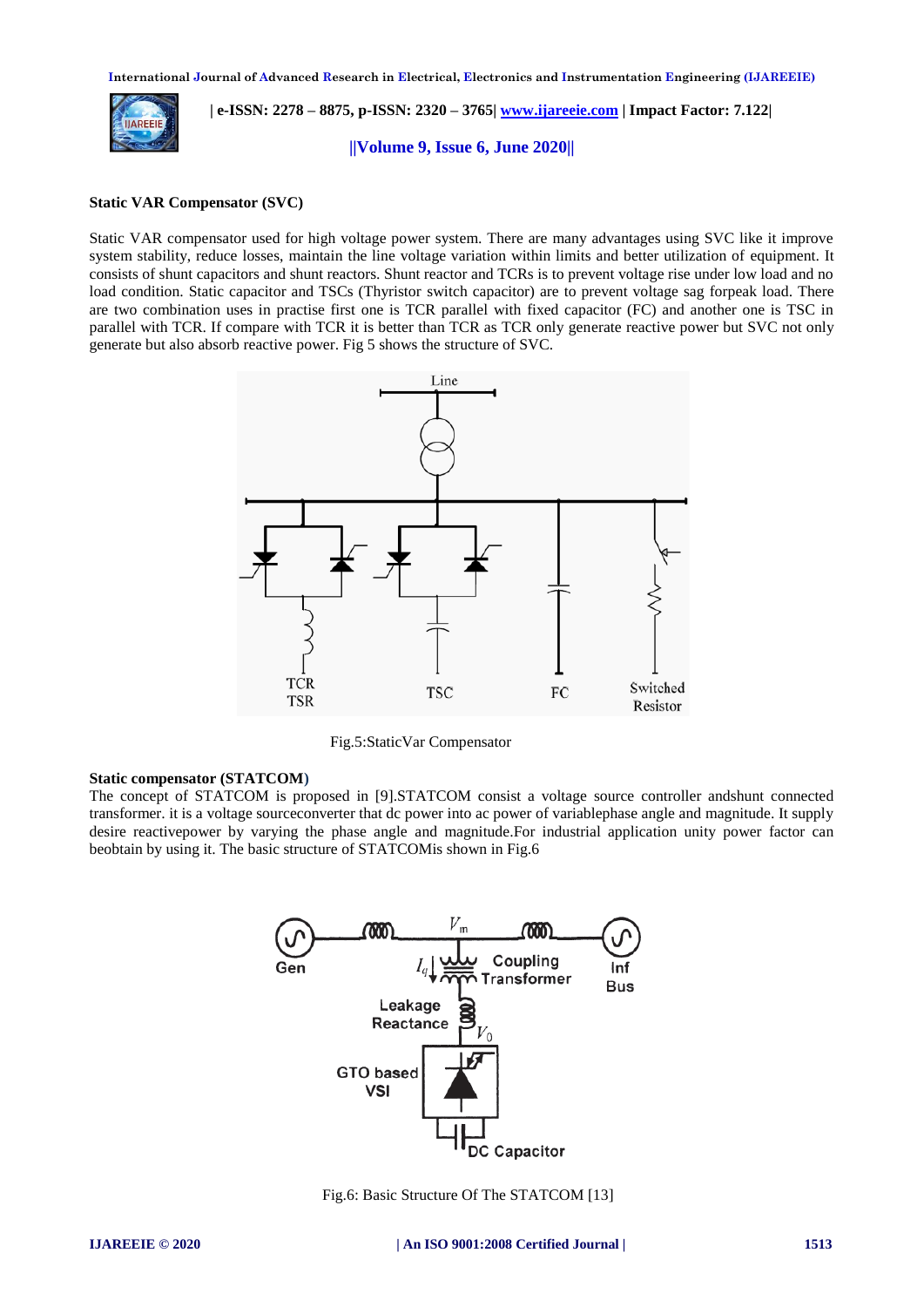

 **| e-ISSN: 2278 – 8875, p-ISSN: 2320 – 3765[| www.ijareeie.com](http://www.ijareeie.com/) | Impact Factor: 7.122|** 

## **||Volume 9, Issue 6, June 2020||**

## **V. COMPARISON OF VARIOUS FACTS DEVICES**

Table1. Shows the comparison among SVC, STATCOM, UPFC, TCSC and SSSC on the basis of their load flow, voltage control ,transient stability and dynamic stability in the form of low, medium, and high.

#### TABLE I. COMPARISON OF VARIOUS FACTS DEVICES

| S NO          | <b>FACTS</b>   | Load flow     | Voltage     | Transient     | Dynamic       |
|---------------|----------------|---------------|-------------|---------------|---------------|
|               | Device         |               | control     | stability     | stability     |
|               | <b>SVC</b>     | LOW           | HIGH        | LOW           | <b>MEDIUM</b> |
| $\mathcal{D}$ | <b>STATCOM</b> | LOW           | <b>HIGH</b> | <b>MEDIUM</b> | <b>MEDIUM</b> |
|               | <b>UPFC</b>    | HIGH          | <b>HIGH</b> | <b>MEDIUM</b> | <b>MEDIUM</b> |
|               | <b>TCSC</b>    | <b>MEDIUM</b> | LOW         | <b>HIGH</b>   | <b>MEDIUM</b> |
|               | SSSC           | LOW           | <b>HIGH</b> | <b>MEDIUM</b> | <b>MEDIUM</b> |

On comparison it is found that UPFC used for higher load flow and voltage control where as STATCOM is used for voltage control in small distribution system and the UPFC shows better results for power system stability improvement compared to the other FACTS devices such as SVC, TCSC, and SSSC.

# **VI. FUZZY LOGIC CONTROLLER**

In real time applications Fuzzy logic control approach has a great potential as fuzzy logic control is characterized by its r obustness in system parameters and also changes as operating conditions changes. Fuzzy logic controllers are having the cap ability of ucertainity toleration and greater extent to imprecision these features makes the fuzzy logis controller more attract ive . The Fuzzy Logic controller is rule based controller where a control decision mechanism to counteract the effect of certai n causes in power sytem is represented by set of rule. In fuzzy logic, the fuzzy sets are definedto express five linguistic variable s that shows themembership function are suggested by rules of FC-TCR controller on the basis of practical experience an d results of simulaton observed from the behavior of the system around its stable equilibrium points and The rule of this table can be chosen Fuzzy logic is a stream of engineering that deal with the development of computer program based on the nature of human thinking and study of human intelligence. In fuzzy set based on fuzzy logic for a particular object a degree of membership in a set is given that may be anywhere in the range of 0 to 1. Fuzzy logic control is one of the control algorithm based on th e strategy of linguistic control , which is an automatic control strategy being derived from expert knowledge Principal components of Fuzzy logic controller:

- 1. Fuzzifier or Fuzzification block.
- 2. Knowledge base
- 3. Decision making block
- 4. Defuzzifier or Defuzzification block.

fuzzy controller applied with FC-TCR is able to maintain constant power factor at receiving end under normal condition as well as at load of large inductance and with the variation of load it does not get effected. The importance of fuzzy logic derives from the fact that most modes of human reasoning and especially common sense reasoning are approximate in nature. In doing so, complex closed -loop control problem are handled efficiently by the fuzzy logic approach. .Among various artificial intelligence techniques that are employed in modern power systems, fuzzy logic has emerged as the powerful tool for solving firing angle α challenging problems.For power factor correction Mamdani based fuzzy logic interfacing rule is adopted. From power measuring block Complex power is taken, in which power angle is taken as input of fuzzy controller. According to power angle controlled output (fir ing angle) is provided by fuzzy controller. When power angle is large corresponding to large value of firing angle. Controlled output is supplied to variable delay circuit and it is then supplied to thyristor. According to the variable time delay circuit output firing angle of thyristor is changed. When power angle is very small then firing angle is also very small. For medium power angle firing angle is also medium. The control concept of SVC is based on controlling of shunt susceptance (B) which can be controlled by changing the value of firing angle of thyristor. In steady-state, Ssome steady-state control of the voltage will be provided by SVC to maintain it the high-voltage bus at a predefined level. If there is a sudden increase in load the high -voltage bus begins to fall below its set point, in such a condition the SVC will inject reactive power (Qnet) into the system thereby increasing the bus voltage back to its net desired voltage level. If there is a sudden decrease in load, then bus voltage increases, the SVC (thyristor controlled reactor) will absorb reactive power, and the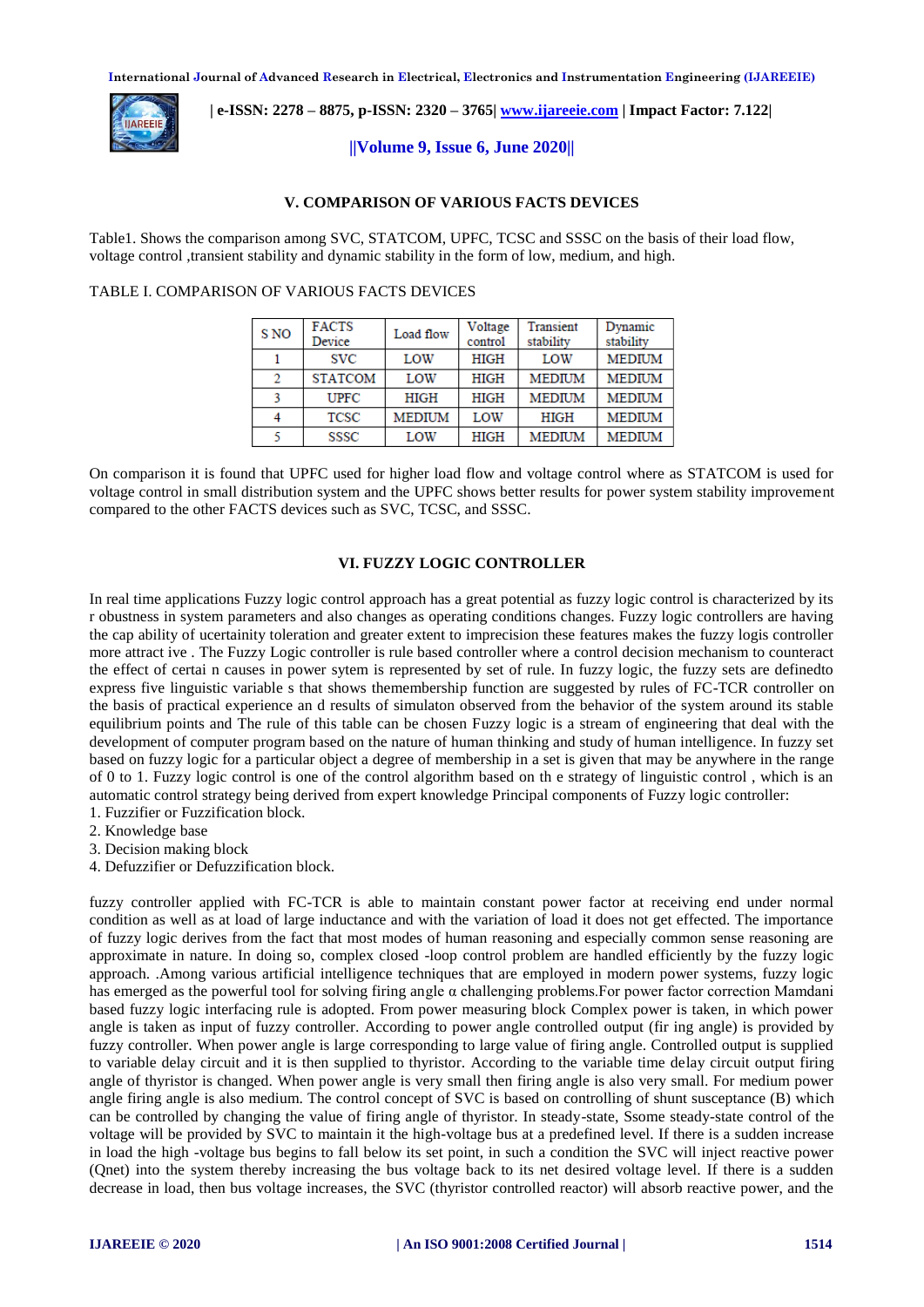

 **| e-ISSN: 2278 – 8875, p-ISSN: 2320 – 3765[| www.ijareeie.com](http://www.ijareeie.com/) | Impact Factor: 7.122|** 

### **||Volume 9, Issue 6, June 2020||**

result will be to achieve the desired bus voltage. Therefore the magnitude of reactive power injected into the system, Qnet is controlled by the magnitude of Qind reactive power absorbed by the TCR.

# **VII. VOLTAGE CONTROL BY SVC TECHNIQUES**

The power system stability can be known as the accurate system operation by recovering a state of operating balance after any un-preferred condition as faults, under or over voltage and etc. The recovering stability system after the abnormal condition must be controlled by very high accurate techniques. FACTS devices can overcome the power system oscillation during load variations by coupling into thetransmission system by a shunt or series techniques, which contains fixed and dynamic reactive power flow. The SVC is a consolidated technology for power quality improvement, that combined between shunt capacitor and shunt reactor. SVC module is used to control the voltage profile and their angle depending on the feedback to the control system. The control of the reactive power and the voltage value by the SVC module are depending on the thyristors firing angle [9]. The shunt capacitor module is called thyristor switched capacitors (TSC) and thyristor-controlled reactors (TCR), provides harmonic filters and/or dynamic shunt compensation. The TSC operates with series bi-directional thyristor and damping reactor to prevent the shunt resonance. SVC module is easy and more accurate to operates with the medium voltage [10]. SVC can be connected with the extra high voltage system via a step-down transformer. Fig. 1 shows the sample SVC single line diagram module to be used with the power system, which consists of VI characteristics. The current susceptance can be controlled and varied to regulate the voltage related to feedback excitation from the transmission system to the SVC control unit depending on the slope or droop characteristics.The voltage control logic of the thyristor firing angle is depending on the determination of the SVC susceptance required in the transmission system to compensate for the voltage value. At the discrepancy between the reference voltage and the system voltage, the controller logic will stay in running condition by the susceptance variation until attained equilibrium [11].

#### **VI. CONCLUSION**

In this paper we have studied about the need of reactive power compensation and the various FACTS devices and Various controller used for compensation.It has been seen that lot of work has been done for the control of reactive power. Nowadays, more interest is being giving to unified power flow control because of its wide range of applications in the development of the powersystem. This paper provides a general analysis of all the works related to SVC controller that has been done in the recent past.from above all literature reviews it has foundthat ANN-PSS has excellent dynamic performance compared with a traditional lead-lag power system stabilizer in terms ofovershoot, undershoot, and settling time. As a result, thepower system with the proposed ANN-PSS will functionmore smoothly and have greater reliability.

#### **REFERENCES**

[1] P. Kundur, Power System Stability and Control, New York, McGraw-Hill, 1994.

[2] K.R. Padiyar, Power System Dynamics Stability and Control, 2nd ed.,Hyderabad, India: BS Publications, 2008.

[3] D. Mondal, A. Chakrabarti and A. Sengupta, Power System Small SignalStability Analysis and Control, 1<sup>st</sup>ed., London, UK, 2014.

[4] E. V. Larsen and D. A. Swann, "Applying Power System Stabilizer:Parts I-III," IEEE Transactions on Power Apparatus and Systems, Vol.PAS-100, no. 6, pp. 3017-3046, June 1981.

[5] IEEE/CIGRE Joint Task Force, "Definition and classification of powersystem stability," IEEE Transaction on Power Apparatus and Systems,vol. 19, no. 2, pp. 1387-1701, August 2004.

[6] J. W. Chapman, M. D. Ilic, C. A. King, L. Eng and H. Kaufman,"Stabilizing a multimachine power system via decentralized feedbacklinearizing excitation control," IEEE Transactions on Power Systems, vol. 8, no. 3, pp. 830-839, 1993.

[7] R. S. Burns, Advanced control engineering, UK, 2001.

[8] P. Shamsollahi and O. P. Malik, "Direct neural adaptive control appliedto synchronous generator," IEEE Transactions on Energy Conversion ,vol. 14, no. 4, pp. 1341-1346, 1999.

[9] D. K. Chaturevida and O. P. Malik, "Generalized neuro-based adaptive PSS for multi-machine environment," IEEE Transactions on powersystems , vol. 20, no. 1, pp. 358-366, February 2005.

[10] M. Ramirez-Gonzalez and O. P. Malik, "Power system stabilizer usingan online adaptive neurofuzzy controller with adaptive link weights, "IEEE Transactions on Energy Conversion, vol. 23, no. 3, pp. 914-922, 2008.

[11] S. Kamalasadan and G. D. Swann, "A novel system-centric intelligentadaptive control architecture for damping interarea mode oscillations inpower system," IEEE Transactions on industry applications, vol. 47, no.